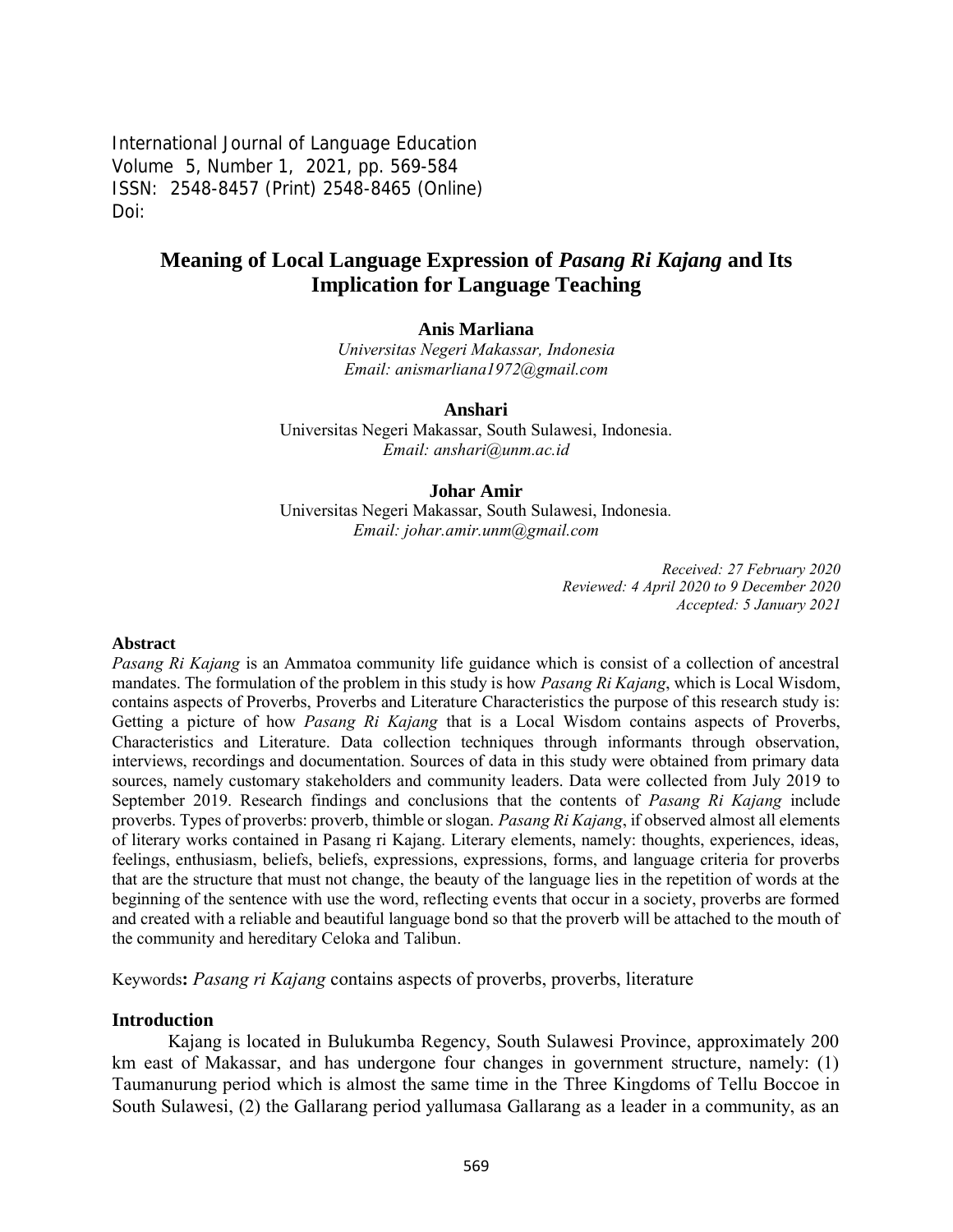example of limayya custom for the Kingdom of Kajang which has five Gallarangs. Gallarang Lembanbagi Lembang Kingdom, Gallarang Laikang for Laikang Kingdom, (3) karaeng period, in the past there were three Kingdoms of Kajang, each of which stood sovereignly namely the Kajang Kingdom which adhered to the limayya karaengtallua custom system, Lembang Kingdom, and the Laikang Kingdom, (4) camat period is a designation that applies nationally to the top of the subdistrict leader.

*Pasang Ri Kajang* is the highest guiding norm value system for the Ammatoa community in perceiving things in life both worldly and afterlife oriented. Pasang ri kajang is an unwritten guideline, passed down from generation to generation through the oral tradition from Ammatoa Mariolo (the first Ammatroa) to her followers from her followers to the next generation who adhere to these teachings to this day (Osman et al., n.d.). The intended adverse effect is the destruction of the ecological balance and the disruption of the social system. Such is the belief of the Ammatoa people in the *Pasang Ri Kajang*. *Pasang* contains guidelines for human life in all aspects, be it social, religious, livelihoods, culture, environment and leadership systems. The tides also describe the process of the occurrence of the earth based on the mythology of the Ammatoa community. In essence, Pasang is similar to Lontarak in the Bugis culture system. At first glance, *Pasang* resembles religious teachings that regulate the pattern of human life holistically. Even though it seems that the Ammatoa people do not consider tides as a religion or belief system, because tides are considered broader than that. The Ammatoa people adhere to a belief system called patuntung, and the patuntung teachings are an inseparable part of the *Pasang Ri Kajang*. As with local wisdom found in indigenous peoples in general, *Pasang* contains various teachings of ancestors whose substance is to guide people to do good, honest and straightforward lives.

Pasang is life guidance. People may be rich, but they must live the simple life. *Tallasakamase-mase*, "said the *Ammatoa*. Tallasakamase-mase (simple life) is just one of the derivatives of the Tide. In addition, the Kajang Indigenous People also *know Angnganre narie*, *Care-care narie* (clothes), *Pammali juku narie* (there are side dishes*), Tana koko galung narie, Balla situju-tuju* means (there is food, fish finders, rice fields there, a makeshift house), and *Katutui Ririe'na*, *Rigentenganna Tala Tabbua Palaraya* which means (take good care of it while it is still there, before the onset of the crisis) (Akib, 2008)

Based on the background that has been stated, the formulation of the problem is How does *Pasang Ri Kajang* which is Local Wisdom contain aspects of Proverbs, Characteristics and Literature and the purpose of this research study is to get a picture of How *Pasang Ri Kajang* which is Local Wisdom contains aspects of Proverbs, Characteristics of Proverbs and Literature.

## **Literature review**

Definition of kajang

Tamrin in (Sambu, 2016), that Kajang comes from the word sikajariang or akkajariang which means that everything was created initially in Tanatoa, that is why one of the villages in the Tanatoa village area is now the Malleleng village after the expansion or expansion of Tupare which means it was created or used, but the word Tupare does not explain in detail what was created. However, if we trace and listen to several chapters or the contents of the *Pasang Ri Kajang*, it is implicitly found that Tana was initially in this world Tombolo a hill shaped like a coconut shell. According to the tide, a hill called Tombolo that gradually undergoes a process and creates several continents and several islands, which in *Pasang Ri Kajang* terms are rambangseppang and rambangluara or narrow yards and large yards.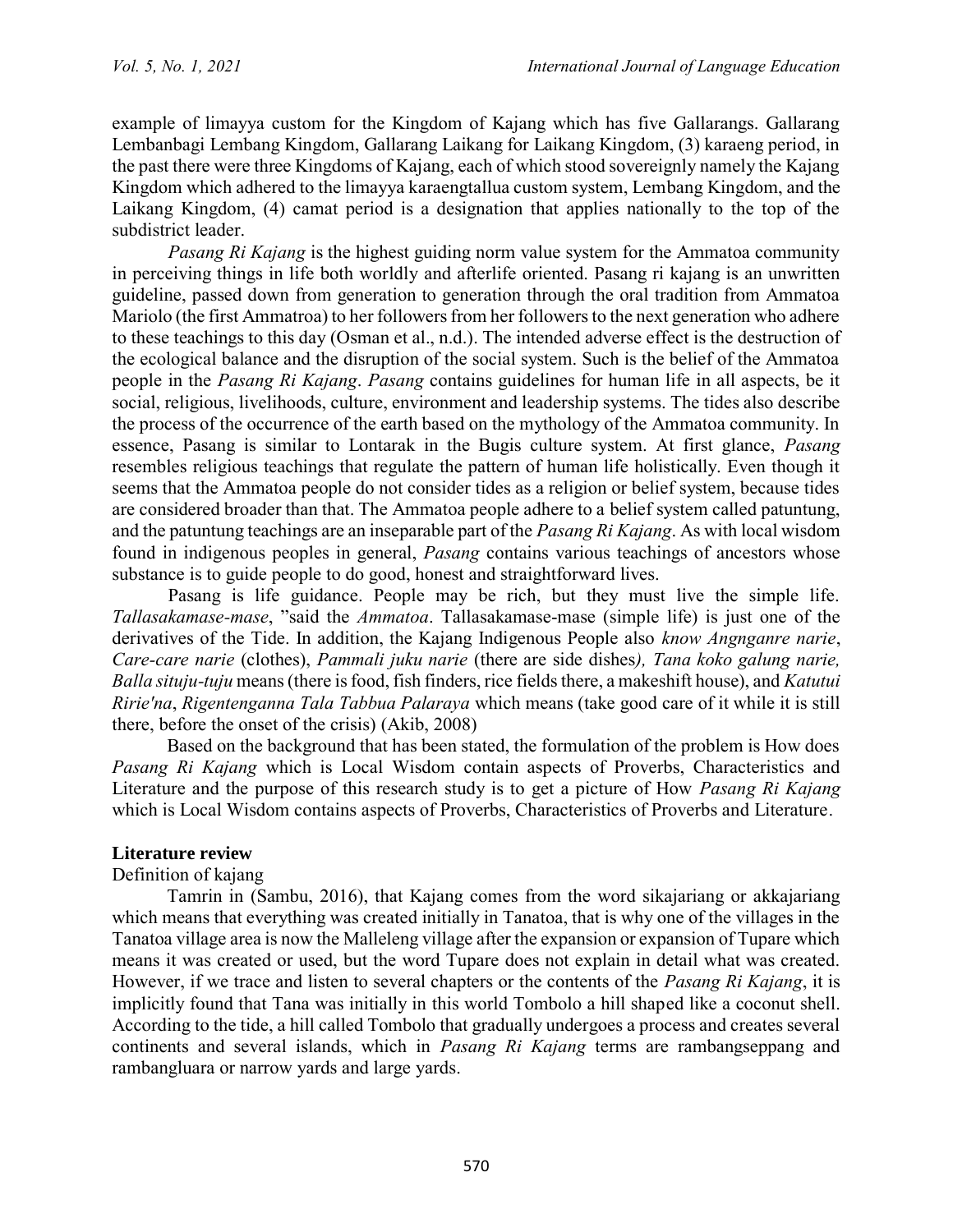Pasang Ri Kajang

Put it as information from the ancestors, passed down orally from generation to generation, giving the public knowledge of the reality of life and life, both in the world and in the future. Therefore, *Pasang* includes things about the way they live socially and culturally. Insert the following meanings: trust, fatwa, advice, guidance, warnings and reminders for the community. The Pasangri Kajang is a complete knowledge of aspects of life, both worldly and of nature, including in myths, legends and genealogies.

*Pasang* contains a meaning that is more than just a message. *Pasang* is more of a sacred mandate. It is proven that *Pasang* is something that is legally obliged to be obeyed and implemented. If it is not implemented it will result in undesirable things, such as damage to the balance of the social and ecological systems, including in the form of certain diseases (Kajang: Natabai Pasau) in those concerned and to the entire community (Wijaya, 2018). Ammatoa indigenous people in managing forest resources cannot be separated from their belief in the *pasang* teachings. The Ammatoa indigenous people understand that the world created by *Turie 'A'Ra'na* and its contents must be kept in balance, especially the forest (Syarif, 2018).

(Tandean, 2020) said that the Kajang tribe also wanted to achieve the degree of manuntungi (piety). *Manuntungi* is reflected in the attitude and behavior of his life, which is honest, firm, patient, and tawakkal in living a *kamase-mase* (humble/simple) life. *Pasang* also has a dynamic impression, which contains the world only as a stopover and impermanent. *Annelinoa Pammarimarianji, alloriboko pammantangang karakkang*. Life on earth is only temporary, eternal life in the next day. Everyone is trying to surrender to the will of *Turie' A'Ra'na* to prepare for a more eternal life in the days after death. Kajang Tradition is well known as an indigenous community that does not want to touch modernity and rejects influences from outside the community. So do not be surprised if in the Kajang customary area there are no modern means of transportation, no electricity and no visible means of communication. Pasang teaches the public to hold the principles of a simple and unpretentious life, or what is called *akkamase-mase* (Badewi, 2018)

## *Pasang Ri Kajang* as local affiliate.

*Pasang Ri Kajang* as local wisdom is a living guideline of the Ammut community consisting of a group of ancestors. The values contained in the tide are considered sacred by the Ammatoa community, the example of *kamase-mase* life is the controversy of modern life (Susanti, 2015)

- a. *Pasang* is *andingi* traditional ritual that is carried out in the sacred forest at the beginning of the year to ask for grace, ease of sustenance, soil fertility, avoidance of drought and others, as well as *akkattere* rituals for people who have excess harvests which are expressed as gratitude for the sustenance obtained is a culture to maintain a relationship with *Turie'A'Ra'na* as decisive in life. This is proof that the content and values of *Pappasang* make the *Turie'a'ra'na* relationship a divine concept that is believed by the *Kajang* customary community to be the most important. (Embas & Nas, 2019)
- b. According to (Hafid, 2020), *Pasang* teaches the position of the Ammatoa people's houses facing west where the sun sets. This implies that all life on earth will end in the same way that the sun sets in the darkness of the night. *Pasang* is basically life a simple life. People may be rich but must live simply. *Pasang* also regulates the area or living space of the Kajang customary community which is divided into two, namely rabbang seppang and rabbang luara. Rabbang seppang fully follows *Pasang* from Ammatoa. Not using footwear, not following modernization and not using light colors. (Saputra, 2019).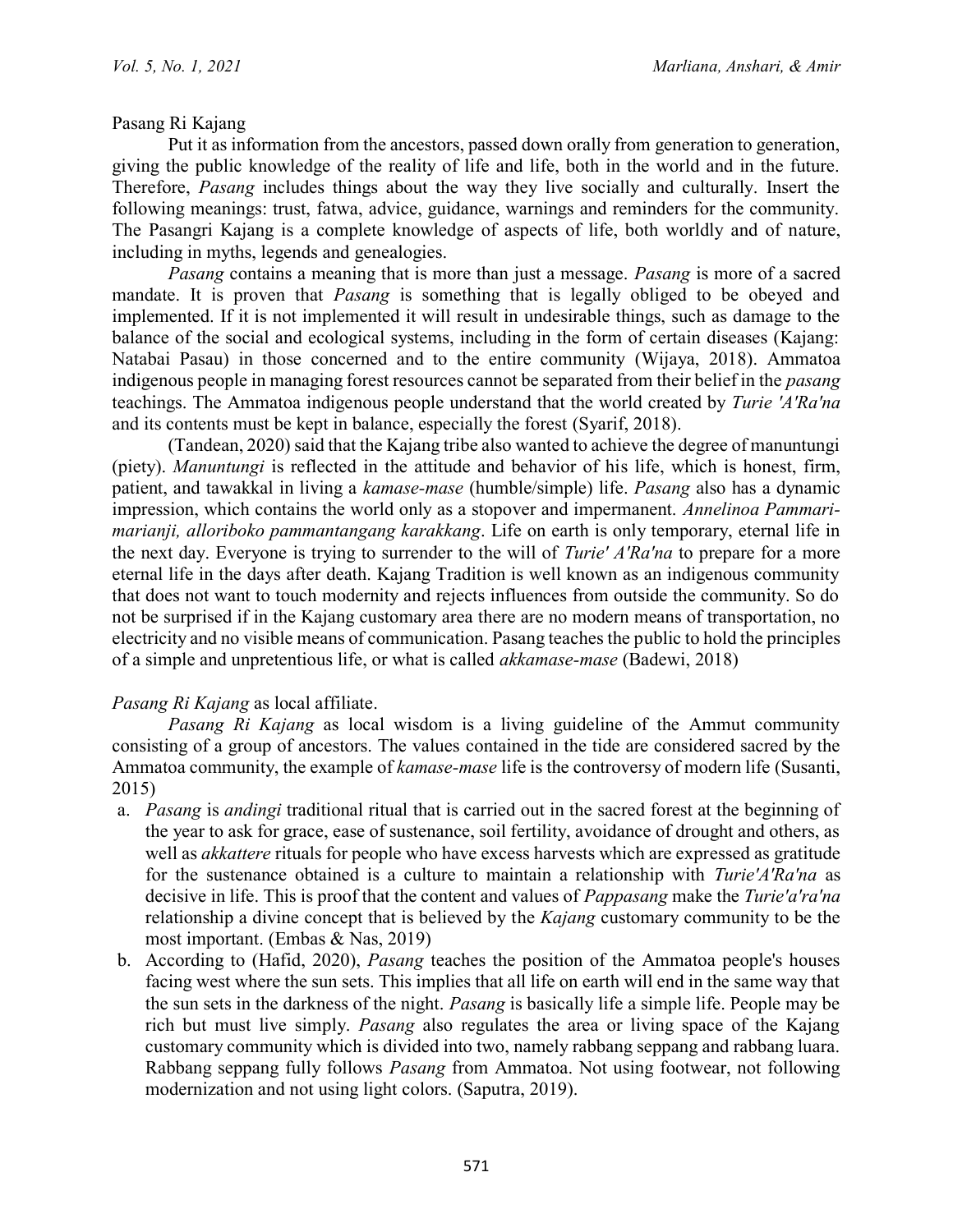- c. Pasang ri Kajang an ideal form of the Ammatoa culture. *Pasang ri Kajang anre'nakkulle nitambai anre' nakkulle nikurangi* ( *Pasang* cannot be added and cannot be reduced ) (Hijjang, 2005)
- d. Pasang identics with religious teachings that regulate the pattern of human life in a holistic manner, although it seems that the Ammatoa community does not consider *pasang* as a religious aspect because the Ammatoa people adhere to the *patuntung* belief. (Rakyat, 2020)
- e. *Pasang* in letterlical means an oral message that must be obeyed, fulfilled, and implemented. *Pasang* contains the meaning of messages, trusts, advice, guidance, warnings. (Katu, 2018).
- f. According to the (Tajibu, 2020), *Pasang* is believed to be the will of Turie'a'Ra'na which was sent down to the first Ammatoa and passed down to Ammatoa's successor. It is a source of values that govern the life of the world on its way to life in the future.
- g. The Kajang tribe fortifies themselves and is strong to hold on to the traditions of their ancestors called *Pappasang*, which are unwritten laws that must not be violated. (Kartika, 2017)

## *Pasang* is full of moral messages

*Pappasang* is full of moral meanings and messages, because it contains noble values that can be used as a guide for life, as a regulator of social behavior in society. Therefore, it is necessary to have a serious study effort to reveal the noble values contained in it, especially the educational value which is indispensable for building the character of the present and future generations. (Akib, 2003)

At first *pappasang* is pronounced and spoken. However, after the community has to know the writing, the *pappasang* was written in *lontarak* letters on palm leaves. Due to the advancement of culture and civilization, finally *pappasang* can no longer only be read through palm leaves but has been written or recorded. This is done as an effort to pass on to the younger generation.

## **Research method**

This research is a qualitative research, because this research will apply both written and oral research data. The focus of the research or the point of attention that is the object of research is the study of the value of the content of *"Pasang ri Kajang"* using hermeneutic studies or interpretation of meaning by Paul Ricoeur.

The research design is a descriptive research design with hermeneutic studies or meaning interpretation that will describe or describe the values contained in *Pasang Ri Kajang*. The values are educational values, social values, philosophical values, and religious values. In this research, the instrument is the researcher himself. After the research focus became clear, a simple research instrument was developed that could be sharpened and could be supplemented with data from interviews, observation and documentation.

In this study, the researchers will do several data collection techniques, namely: **Observation** 

Researchers conducted a search for initial information about the pairs and their whereabouts and the presence or absence of these *Pasang*.

## Interview / about the plug function

Researchers conducted direct interviews with informants, namely Ammatoa traditional stakeholders, community leaders to get information about how to understand, interpret and implement or manifest pairs of Kajang in everyday life in Kajang District, Bulukumba Regency.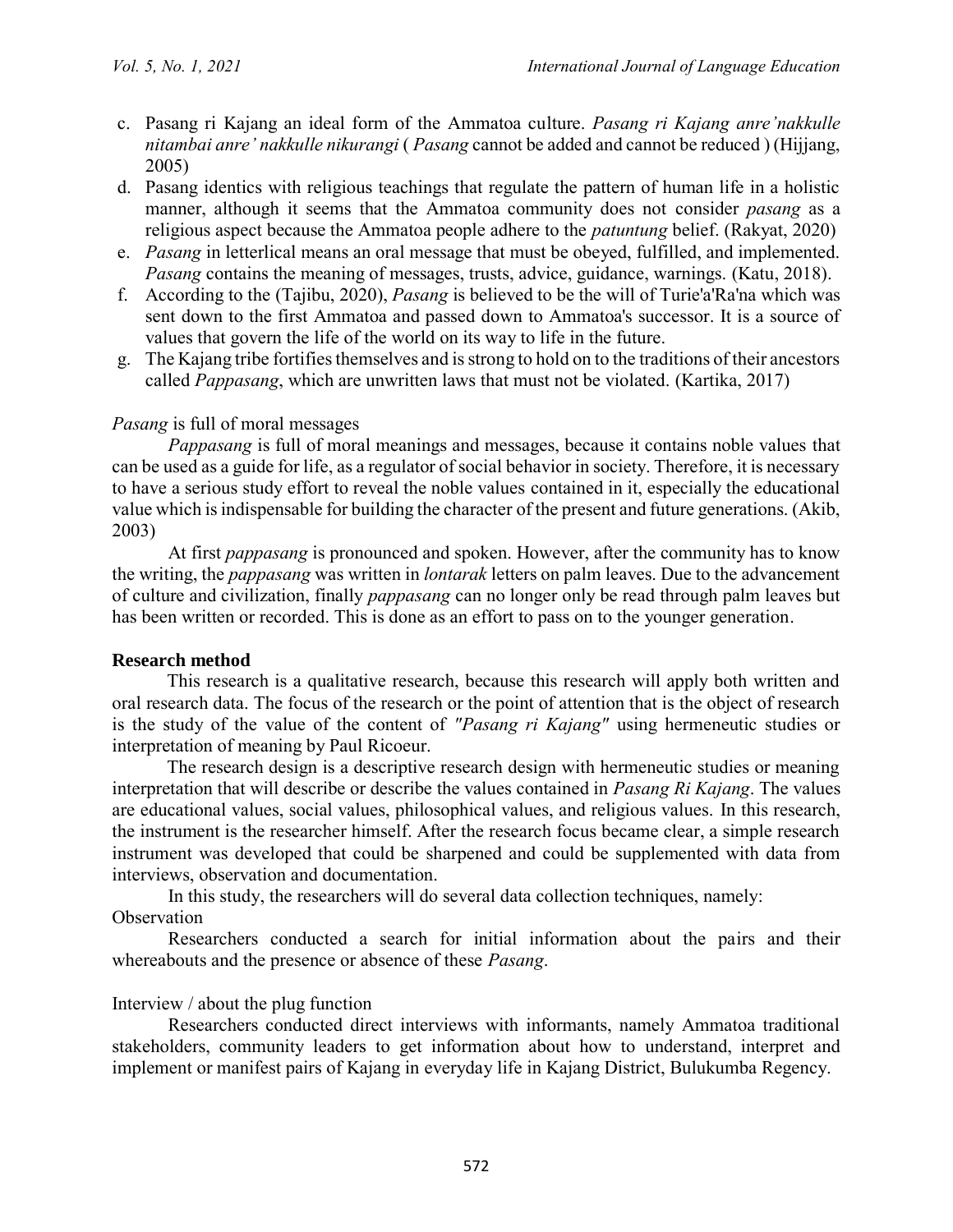Records

Researchers will use the aid of a recording device when conducting interviews, this aims to make it easier for researchers to write the results of interviews and avoid losing interview data. 4) Documentation

Documentation is intended to collect data in the form of event records, both in the form of writing, pictures, visualization data and recordings.

Data Analysis

Data were analyzed using analyzes including:

- 1. Data reduction is grouping messages based on educational values, social values, philosophical values, and religious values contained in the pairs.
- 2. Data presentation (data display), namely reviewing the records of observations, interviews, and documentation and separating important and unimportant data.
- 3. Drawing a conclusion or verification (conclusion drawing / verification), which is a rewrite, explanation of the meaning, information, characteristics in the dimensions of the relationship with the problem.
- 4. Make a final analysis in the form of a report for the purposes of writing research results.

Research data validation contains:

1. Extension of observation

The extension of the observations means that the researcher returns to the field. Extension of observation is carried out if the data found are incomplete. In addition, extension of observations can also be carried out to double-check the accuracy of the data obtained.

- 2. Increase Persistence The observation persistence technique is carried out with the intention of making careful, detailed, in-depth, and continuous observations of events that occur in the research setting.
- 3. Triangulation

At this stage, source triangulation was carried out, namely the data obtained by the researcher from the results of interviews with primary data sources, then the researcher proved the truth of the data by conducting interviews with a triangulator as a comparison. Data from interviews with triangulators were compared with interviews with primary data sources.

### **Research findings**

Post in terms of proverbs

If we look at the above proverbs theory, then we try to analyze the contents of *Pasang Ri Kajang* then we will find that the *Pasang* contain types of proverbs. These types of proverbs are found in the contents of *Pasang Ri Kajang* as in the table below

|                | Table 1. The contents of <i>Pasang KI Kajang</i> in terms of types of proveros |          |    |                                  |
|----------------|--------------------------------------------------------------------------------|----------|----|----------------------------------|
| N <sub>0</sub> | The Contents Of The Message                                                    | Types    | of | Information                      |
|                |                                                                                | Proverbs |    |                                  |
|                | Ako naha-nahai anupunnai numaeng taua Proverb                                  |          |    | The proverb is a type of proverb |
|                | napatti songo.                                                                 |          |    | that contains advice that comes  |
|                | This means that you cannot intend to have                                      |          |    | from the older one.              |
|                | something that comes from someone else's                                       |          |    |                                  |
|                | sweat drops.                                                                   |          |    |                                  |

Table 1. The contents of *Pasang Ri Kajang* in terms of types of proverbs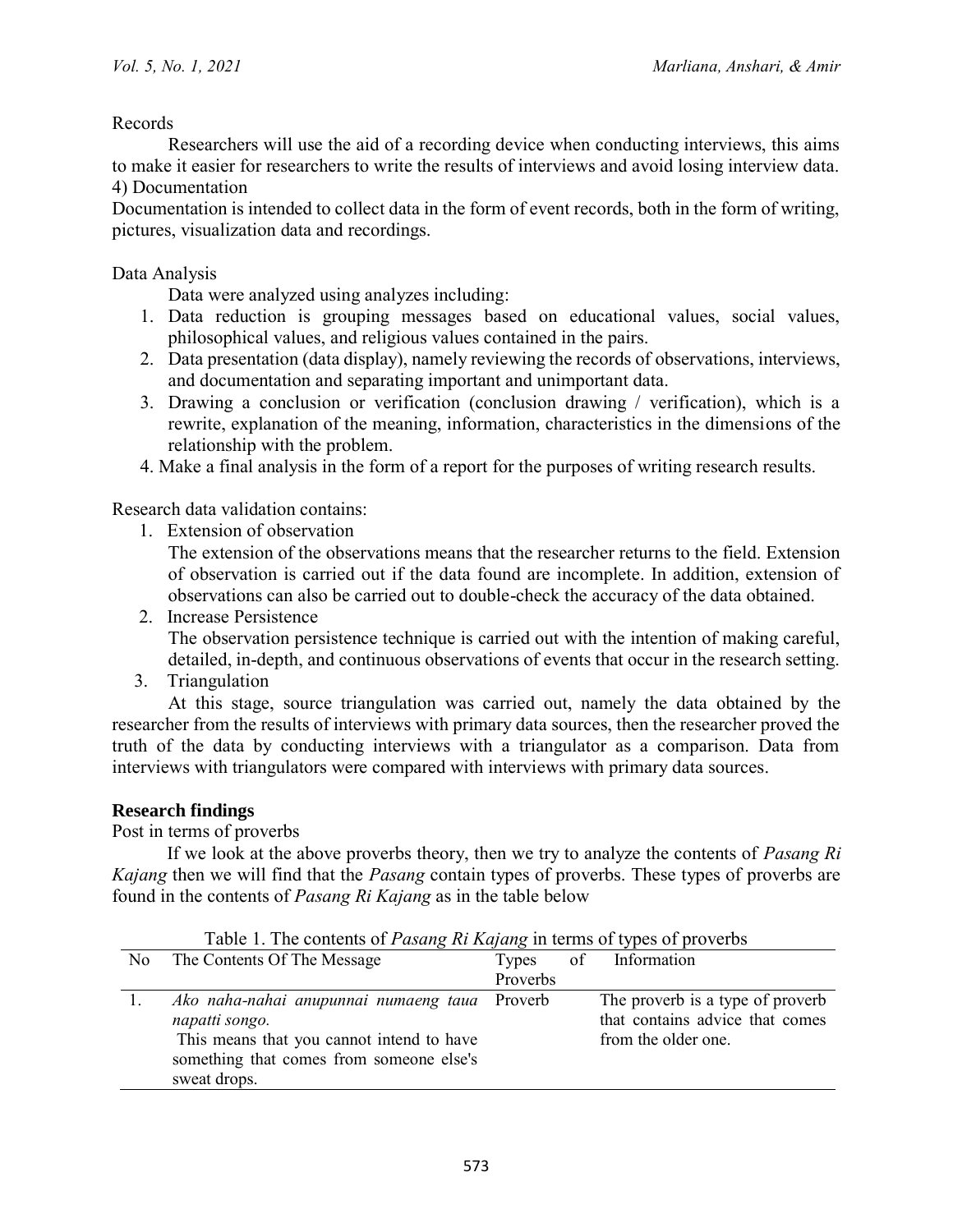| $\overline{2}$ . | Ako appadai tummue parring.<br>That means it cannot be like someone<br>splitting a bamboo.                                                                                                                      | Proverb               | The proverb is a type of proverb<br>that contains advice that comes<br>from the older one.       |
|------------------|-----------------------------------------------------------------------------------------------------------------------------------------------------------------------------------------------------------------|-----------------------|--------------------------------------------------------------------------------------------------|
| 3.               | Ako ngallei kaju ta'sanjeng.<br>This means that you cannot take lean wood                                                                                                                                       | Proverb               | The proverb is a type of proverb<br>that contains advice that comes<br>from the older one.       |
| $\overline{4}$   | Tallang sipahua manyu siparampe, mate<br>siroko bunting sipabasa.<br>(Sinking help each other, held each other back<br>when drowning, giving shread when dying,<br>and helping each other in the married time.) | Proverb               | The proverb is a type of proverb<br>that contains advice that comes<br>from the older one.       |
| 5.               | Ako nupa'lo'lori ere ri annunggayya.<br>(Should not drain the water to the top)                                                                                                                                 | Proverb               | The proverb is a type of proverb<br>that contains advice that comes<br>from the older one.       |
| 6.               | Appasalako katinting ri annoranga iyapa<br>talanati'jo tau tullaloa.<br>(Get rid of the thorn from the road, so that it<br>doesn't stab passersby)                                                              | Proverb               | The proverb is a type of proverb<br>that contains advice that comes<br>from the older one.       |
| 7.               | Katuturie'nu,<br>rigentengan<br>tabattuna<br>palarayya.<br>(Take care of yours, before the famine).                                                                                                             | <b>Bidal</b><br>pameo | The proverb is a type of proverb<br>or<br>that contains advice that comes<br>from the older one. |
| 8.               | Punna larroi linoa ri kau, tala pattajangi<br>sinampe, ammuko, nacallako dewata.<br>That means if the earth is angry with you, do<br>not wait. Soon or tomorrow, the gods will be<br>angry.                     | Thimble<br>Slogan     | Thimbles<br>are proverbs<br>that<br>or<br>contain expressions that contain<br>warnings.          |
| 9.               | Nikasipalliangngi.ammanra'-manraki<br>borong.<br>That means, prohibited from damaging the<br>forest.                                                                                                            | Thimble<br>Slogan     | Thimbles<br>proverbs<br>that<br>or<br>are<br>contain expressions that contain<br>warnings.       |
| 10.              | Tallasa tuna.kamase-mase. Means live life<br>in a straightforward way                                                                                                                                           | Thimble<br>Slogan     | Thimbles<br>proverbs<br>that<br>or<br>are<br>contain expressions that contain<br>warnings.       |

Based on the examples of the *Pasang* in table 1 above, it can be concluded that the contents of *Pasang Ri Kajang* are included in proverbs. Types of proverbs: proverb, thimble or slogan. The saying is a type of proverb that contains advice given by parents. The contents of *Pasang* contain many suggestions, especially from ancestors and from Ammatoa Thimble or Proverbial Proverbs are one type of proverb, which has the meaning of teasing or taunting allusions to the listener or reader. Likewise, *Pasang Ri Kajang* in the form of innuendo or warning. In accordance with the above explanation of the proverb, fill in the meaningful *Pasang* of messages or parental advice as follows

- a. *Ako naha-nahai anupunnai numaeng taua napatti songo.* This means that you cannot intend to have something that comes from someone else's sweat drops.
- b. *Ako appadai tummue parring*. That means it cannot be like someone splitting a bamboo.
- c. *Ako ngallei kaju ta'sanjeng*. This means it is not possible to take wood that is propped up (may not take the rights of others).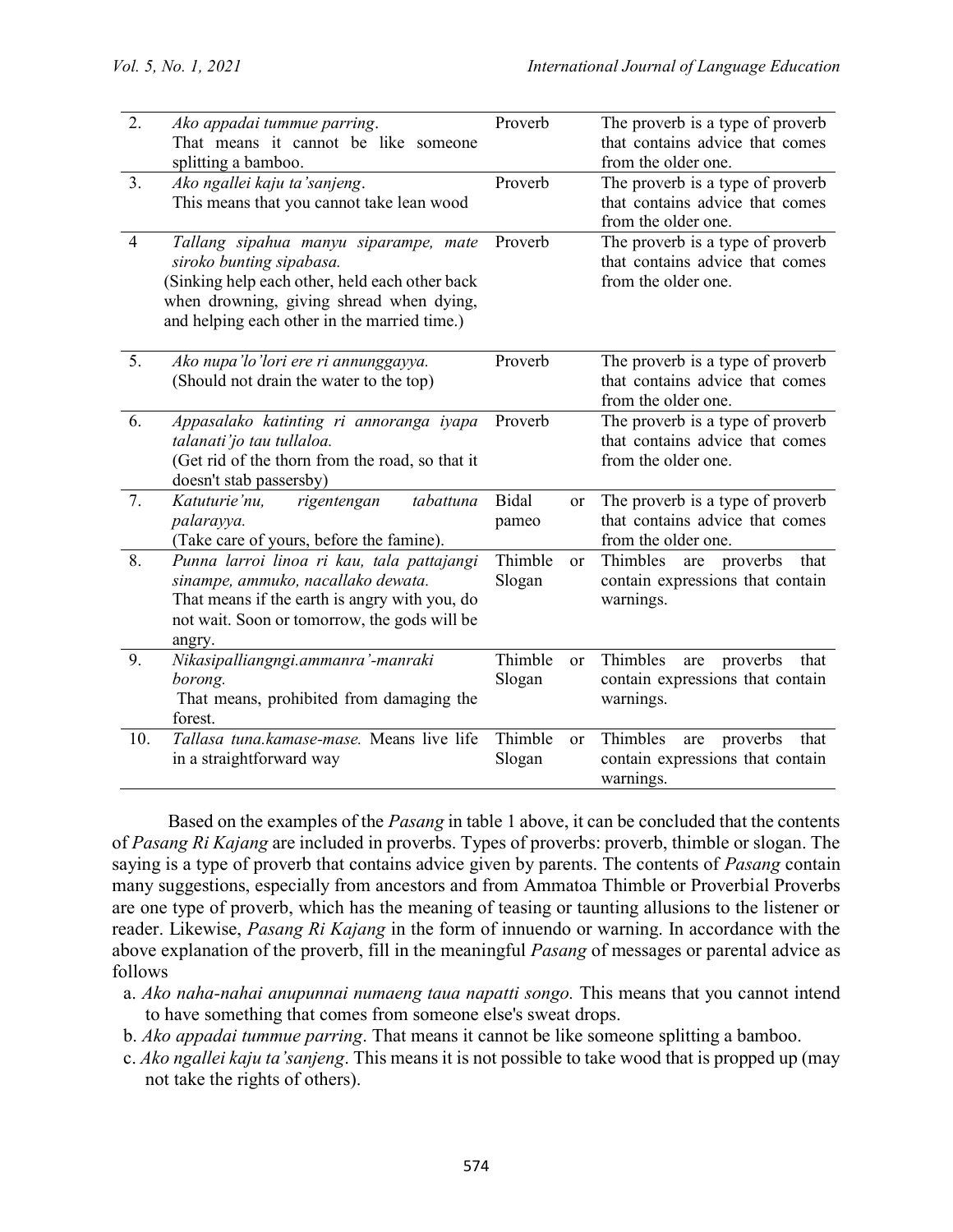- d. *Tallang sipahua manyu siparampe, mate siroko bunting sipabasa*. (Drowning. Helping each other. Drifting together. holding each other (please helping), both dying in agony (happy, both hard and hard)
- e. *Ako nupa'lo'Lori ere ri annunggayya* (may not run water up).
- f. *Appasalako katinting ri annoranga iyapa talanati'jo or tullaloa*. (Get rid of the thorn from the road, so as not to stab a passer-by (do good/reward)
- As for examples of thimble or slogan, proverbs, which are allusions or warnings, are found in the contents of the following *Pasang*:
- a. *Katuturie'nu, rigentengan tabattuna palarayya*. (Take care of yours, before the lean season comes) keep happy before hard times come, keep alive before death
- b. *Punna larroi linoa ri you, tuning pattajangi sinampe, ammuko, nacallako dewata*. It means, if the earth is angry with you, do not wait, for a moment or tomorrow, the gods will be angry.
- c. *Nikasipalliangngi.ammanra'-manraki borong*. That is, prohibited from damaging the forest.
- d. *Tallasa tuna. Kamase-mase*. That is, life is effortless in order to get mercy from God (*Tu ero'ka 'ri A'ra'Na)*

| No. | Characteristics<br>of     | Sample Contents of <i>Pasang</i>                        |  |
|-----|---------------------------|---------------------------------------------------------|--|
|     | Proverbs                  |                                                         |  |
| 1.  | The words in proverbs are | 1. Je'ne.talluka, sambayang tangattappu.                |  |
|     | definite and irreversible | shalat tak putus wudhu tak batal                        |  |
|     | arrangements.             | 2. Akonaha.nahai.anupunnai.numaeng.taua.napattiki       |  |
|     |                           | songo.                                                  |  |
|     |                           | (May not intend to have something that comes from       |  |
|     |                           | someone else's sweat droplets)                          |  |
|     |                           | 3. Ako angngallei kaju ta'sanjeng.                      |  |
|     |                           | This means that you cannot take lean wood.              |  |
|     |                           | 4. Tallang sipahua manyu siparampe, mate siroko bunting |  |
|     |                           | sipabasa (Sinking help each other, held each other back |  |
|     |                           | when drowning, giving shread when dying, and helping    |  |
|     |                           | each other in the married time).                        |  |
|     |                           | 5. Nikasipalliangngi.ammanra'-manraki borong.           |  |
|     |                           | (Forest damage is prohibited). Ako nupa'lo'lori ere ri  |  |
|     |                           | <i>annunggayya.</i> (No running water can go up)        |  |

Table 2: The *Pasang Ri Kajang* study judging from the aspects of proverbs

In table 2. Above, the example installs "Je'ne.talluka, connect tangattappu". (Ablution ablution and unbroken prayer) Jene Talluka is a ablution that is incomplete when separated by a continuous phrase Tongatapu (unbroken prayer), thus changing the meaning or meaning of the sentence, the sentence to be rendered incomplete and the meaning changed. Therefore, the content of the *Pasang*, meeting the criteria of the standard feature, is an order that cannot be changed.

Table 2a: *Pasang Ri Kajang* review reviewed from the aspects of proverbial features

| N <sub>0</sub> | Characteristics<br>Proverbs                                                        | of Sample Contents of Pasang                                                                                                                        |
|----------------|------------------------------------------------------------------------------------|-----------------------------------------------------------------------------------------------------------------------------------------------------|
|                | Proverbs are used to<br>insinuate or can also<br>be used to beautify<br>languages. | a. Akonaha.nahai.anupunnai.numaeng.taua.napattiki<br>songo.<br>(Must not intend to have something that comes from<br>someone else's sweat droplets) |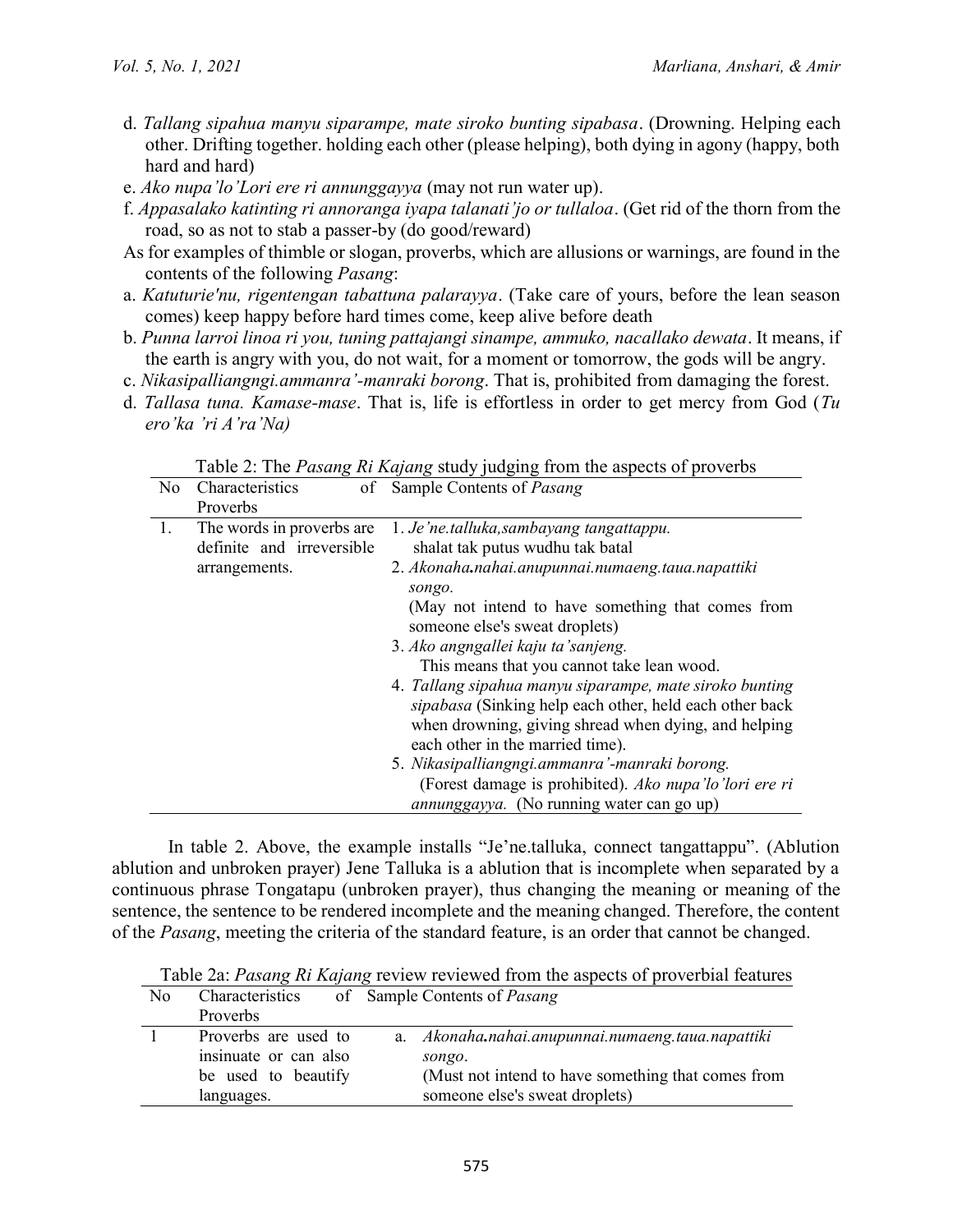|  | b. Ako.appadai.tummue parring.                                                                                   |
|--|------------------------------------------------------------------------------------------------------------------|
|  | (It can't be like someone splitting a bamboo)<br>c. Ako angngallei kaju ta'sanjeng.<br>(Must not take lean wood) |

According to table 2.a above, if we read the characteristics of a herbal or papal proverb such as the contents of a tide learn the cheese ta tajanjeng. This means that it is not a good idea to pick up a reclaimed wood. Insult to someone who takes someone else's rights instead of theirs. While the features of the language are such adorned language as the contents of *Ako Pasang of langangeri, ako kaitte-itte, ako katappa-tappa, and rikarambu rusau mumps*.) The beauty of the language lies in the repetition of the word in the beginning of the sentence using the word "ako"

| N <sub>0</sub>              |                                                   | Characteristics of Sample Contents of Pasang                                                                                                                                 |
|-----------------------------|---------------------------------------------------|------------------------------------------------------------------------------------------------------------------------------------------------------------------------------|
|                             | Proverbs                                          |                                                                                                                                                                              |
| $\mathcal{D}_{\mathcal{L}}$ | Words in proverbs<br>usually<br>are               | Bola-bola.pa'lettekang,<br>baju-baju.pasampeang,<br>I)<br>pettakalennu kamaseang kolantunu naiyakala' biranga                                                                |
|                             | organized, nice to<br>have<br>hear and<br>meaning | a'lele cera' minto'i.<br>(Houses can be moved, clothes can be removed, take care.<br>love your knees, and the power flows like blood.)                                       |
|                             |                                                   | Lambusu'nujinukaraeng, gattannujinuada'sa'bara'nuji<br>2)<br>nuguru, pisonanuji nu sanro.                                                                                    |
|                             |                                                   | (Because honestly, you become a government, because you<br>firmly become a custom, because you are patient. You<br>become a teacher because of submission. You become smart. |
|                             |                                                   | 3) Ako kalangnge langngeri, ako kaitte-itte, ako katappa-tappa,<br>rikarambu lalang riasu timuang.                                                                           |
|                             |                                                   | (It is not allowed just to listen, not just to see, it is not allowed<br>to believe in the passing buffalo and howling dogs)                                                 |

Table 2b: *Pasang Ri Kajang* studies reviewed from the aspects of proverbs

Based on the table 2b common features that are words in proverbs are usually organized, nice if heard and has meaning such as the contents of Pasang; 1). Balls, pats, shirts, pampampang, pettakalennu kamaseang kolantunu naiyakala 'biranga a'lele cera' minto '. (Houses can be moved, clothes can be taken off, take care. yourself love your knees, and the power flows like blood.2). (Because you are honest, you become a government, because you are firmly customed, because you are patient, you become a teacher, because you are relieved. You become smart. 3). Akang kalangnge is straightforward, ako kaitte-itte, ako katappa-tappa, rikarambu lalang ruangu timuang. The contents of the Pasang have deep meaning, have a beautiful language, and are pleasant to hear.

Table 2c: *Pasang Ri Kajang* study in terms of the characteristics of proverbs

| No | Characterisctics        | of Sample Contents of <i>Pasang</i>                           |
|----|-------------------------|---------------------------------------------------------------|
|    | Proverbs                |                                                               |
|    | Proverbs are<br>usually | Punnanita'bangikayua riboronga, angngurangngi<br>$\mathbf{D}$ |
|    | formed or created based | ibosi, appatanrei timbusua, anjo boronga angkontai            |
|    | on a cautious view and  | bosia, aka'Na kayua appakalompo.timbusu, raung                |
|    | comparison of<br>the    | kayua angngonta bosi.                                         |
|    | natural surroundings    | (if a tree is cut down in the forest, it reduces the rain,    |
|    | and also to the events  | removes the springs, the forest brings rain and springs,      |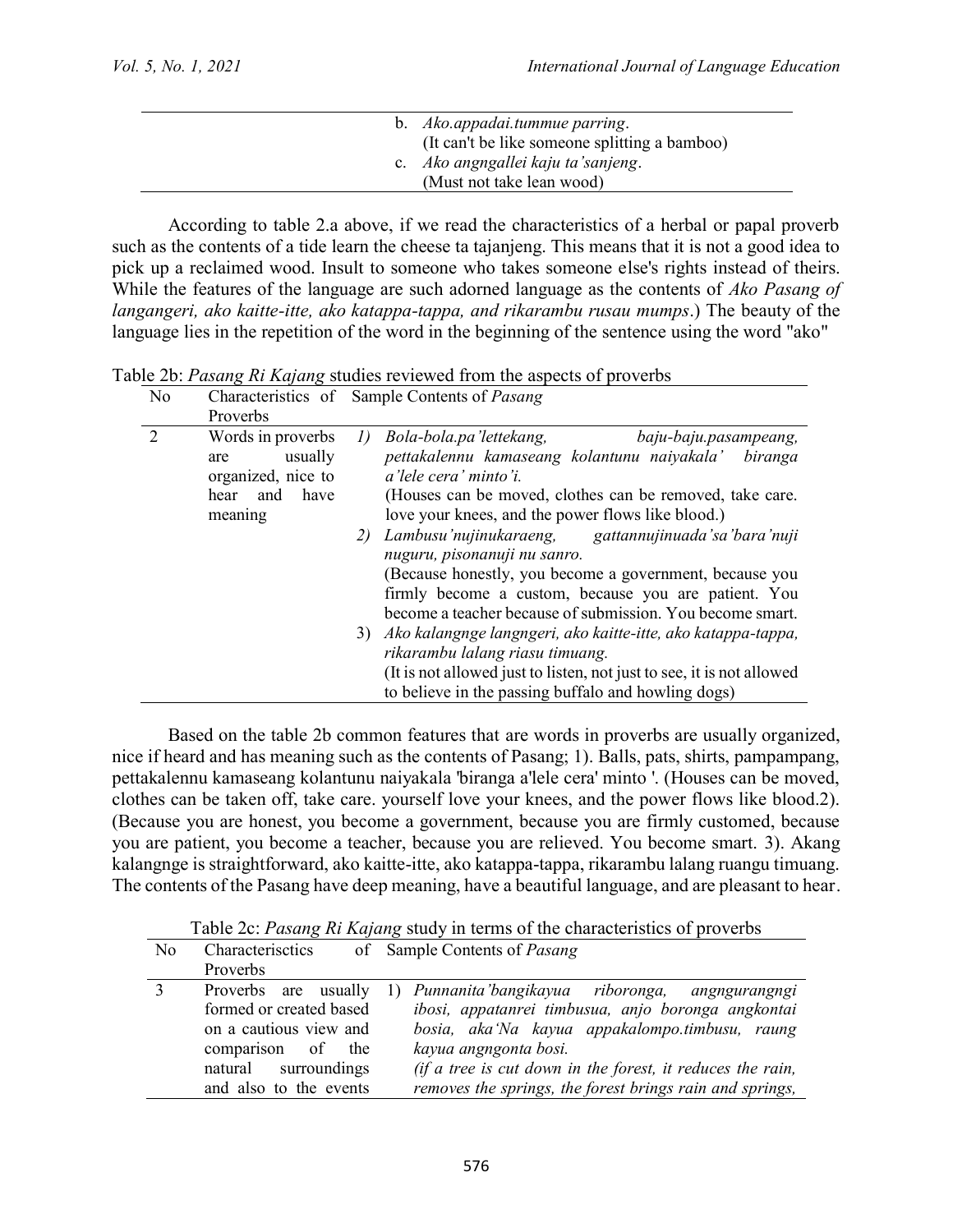| that occur and apply in<br>society, | the roots of the wood. raising the springs, and the leaves<br>of the wood provoke rain)                                                                                                                                                                                                                                                    |
|-------------------------------------|--------------------------------------------------------------------------------------------------------------------------------------------------------------------------------------------------------------------------------------------------------------------------------------------------------------------------------------------|
|                                     | 2) Nipanjari inne linoa lollong bonena, lani pakkegunai<br>risikonjo tummantanga ribahonna linoa, mingka<br>u'rangi toi, ampallarroi linoa rikau tala.rie'lana<br>pangngu'rangiang<br>the earth was made and its contents to be used by all who<br>live on the earth, but also remember, if the earth is angry<br>at you no one remembers) |
|                                     | 3) Punna erokko anna'bang sipoko' kayu ri boronga, a'<br>lamunko rolo ruang poko'anggenna timbo.                                                                                                                                                                                                                                           |
|                                     | (If you want to cut down one tree in the forest, you first<br>plant two trees until it grows)                                                                                                                                                                                                                                              |

Based on table 2c above, proverbs are usually formed or created based on a very conservative view and comparison of the natural surroundings and to events that occur and apply in society such as the content of Pasang; 1). Punnanita'bangikayua riboronga, angosi reduction, appatanrei timbusua, anjo boronga angkontai bosia, aka kayua appakalompo.timbusu, roared kayua angngonta bosi. (If a tree is cut down in the forest, it reduces the rain, removes the springs, the forest brings rain and springs, the roots of the wood. raise the springs, and the leaves of the wood provoke rain.2). Nipanjari inne linoa lollong bonena, lani pakkegunai .risikonjo. Tummantanga. ribahonna linoa, .mingka u'rangi toi, ampallarroi linoa rikau tala.rie'lana pangngu'rangiang (this earth was made and its contents, to be used by all who live on earth, but remember also, if the earth is angry at you, no remembered). 3). Punna erokko anna'bang sipoko kayu ri boronga, a' lamunko rolo ruang poko'anggenna timbo. (If you want to cut down one tree in the forest, you plant two trees until they grow) The three contents of the Pasang above reflect the events that occur in a community.

| N <sub>0</sub> | Characteristics                                                                                                | of Sample Contents of <i>Pasang</i>                                                                                                                                                                                                                                            |  |
|----------------|----------------------------------------------------------------------------------------------------------------|--------------------------------------------------------------------------------------------------------------------------------------------------------------------------------------------------------------------------------------------------------------------------------|--|
|                | Proverbs                                                                                                       |                                                                                                                                                                                                                                                                                |  |
| 4              | Proverbs are formed and<br>created with a reliable and<br>beautiful language bond<br>so that the proverbs will | 1. Ako kalangnge langngeri, ako kaitte-itte, ako katappa-<br>tappa, rikarambu lalang riasu timuang.<br>(Not just hearing, not seeing, not believing in a passing<br>buffalo and howling dogs).                                                                                 |  |
|                | stick in the mouths of the<br>community and hereditary                                                         | 2. Lambusu'nujinukaraeng, gattannujinu ada'sa' bara'<br>nuji nuguru, pisonanuji nu sanro.<br>3. (Because honestly, you become a government, because<br>you firmly become a custom, because you are patient.<br>You become a teacher because of submission. You<br>become smart |  |
|                |                                                                                                                | 4. Bola-bola.pa'lettekang, baju-baju.<br>pasampeang,<br>pettakalennu kamaseang kolantunu naiyakala' biranga<br>a'lele cera' minto'i.<br>(Houses can be moved, clothes can be removed, take<br>care of your knees, and the power flows like blood.                              |  |

Table 2d: *Pasang Ri Kajang* study in terms of the characteristics of proverbs

Based on table 2.d above, proverbs are formed and created with a reliable and beautiful language bond so that the proverbs will stick in the mouth of the community and hereditary.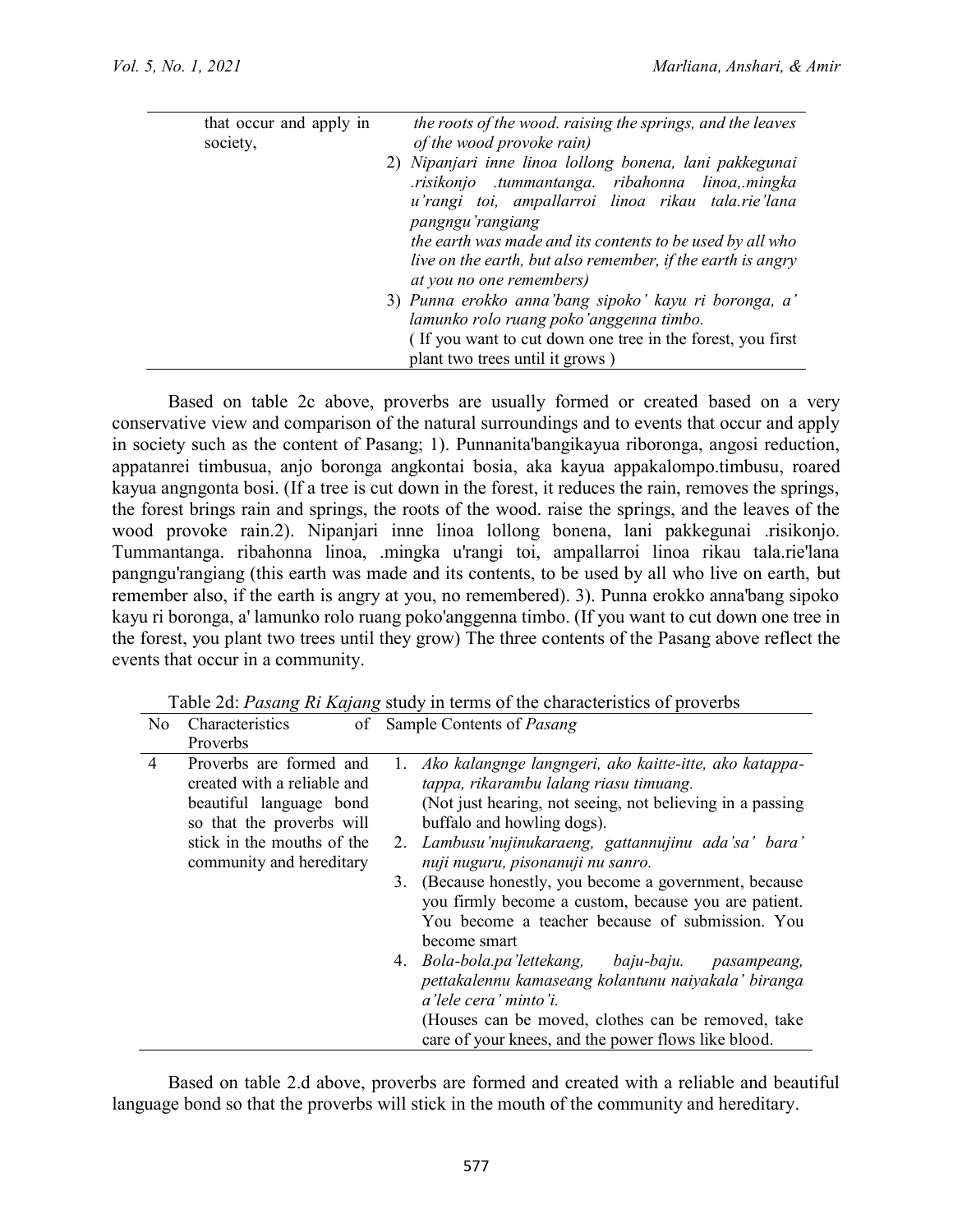*Pasang Ri Kajang* content review in terms of literary aspects

(Sumardjo & Kosim, 1997) state that literature is a human personal expression in the form of experiences, thoughts, ideas, enthusiasm, and beliefs in a form of concrete images that can arouse enchantment with language tools so that literature has elements in the form of thoughts, experiences, ideas, feelings, passion, beliefs, beliefs, expressions, expressions, forms, and language.

| N <sub>0</sub> | Contents of Pasang                                                                                | $\cdot$ $\sim$<br>Literary elements                               |
|----------------|---------------------------------------------------------------------------------------------------|-------------------------------------------------------------------|
| 1.             | Ako.angngalepe jangang.polong, appapitto'jangang                                                  | Elements Other expressions                                        |
|                | mate.                                                                                             | contained there are thoughts,                                     |
|                | (You cannot flank a dead chicken, and pecking a dead                                              | feelings,<br>enthusiasm,                                          |
|                | chicken).                                                                                         | expressions and ideas                                             |
| 2.             | Akonaha.nahai.anupunnai.numaeng.taua.napattiki                                                    | The elements of expression                                        |
|                | songo.                                                                                            | thoughts,<br>contained<br>are                                     |
|                | (No intention of owning something that comes from                                                 | feelings,<br>enthusiasm,                                          |
|                | someone else's sweat drops)                                                                       | expressions and ideas                                             |
| 3.             | Ako kalangnge langngeri, ako kaitte-itte, ako katappa-                                            | The elements contained are:                                       |
|                | tappa, rikarambu lalang riasu timuang.                                                            | thoughts, feelings, enthusiasm,                                   |
|                | (Not just hearing, not seeing, not trusting a passing buffalo<br>and howling dogs)                | expressions and ideas                                             |
| 4.             | Ako angngallei kaju ta'sanjeng.                                                                   | The elements of expression                                        |
|                | (You cannot take a lean wood                                                                      | thoughts,<br>contained<br>are:                                    |
|                |                                                                                                   | feelings,<br>enthusiasm,                                          |
|                |                                                                                                   | expressions and ideas                                             |
| 5.             | baju-baju.pasampeang,<br>Bola-bola.pa'lettekang,                                                  | The expression<br>elements                                        |
|                | pettakalennu kamaseang kolantunu naiyakala' biranga                                               | contained<br>are:<br>thoughts,                                    |
|                | a'lele cera' minto'i.                                                                             | feelings,<br>enthusiasm,                                          |
|                | (Houses can be moved, clothes can be taken care of, love                                          | expressions, ideas, and beliefs                                   |
| 6.             | your knees, and the power flows like blood<br>Lambusu'nujinukaraeng, gattannujinuada'sa'bara'nuji | Elements<br>of<br>expressions,                                    |
|                | nuguru, pisonanuji nu sanro.                                                                      | feelings, expressions, beliefs,                                   |
|                | (Because honestly you become a government, because you                                            | and ideas.                                                        |
|                | firmly become a custom, because you patiently become a                                            |                                                                   |
|                | teacher, because of submission you become smart.                                                  |                                                                   |
|                |                                                                                                   |                                                                   |
| 7.             | Appasalako katinting ri annoranga iyapa talanati'jo tau<br>tullaloa.                              | The feeling elements contained<br>experience<br>the<br>are:<br>of |
|                | (Get rid of the thorn from the road, so as not to stab a                                          | enthusiasm,<br>expression,                                        |
|                | passer-by.                                                                                        | thoughts, beliefs                                                 |
| 8.             | Nikasipalliangngi.ammanra'-manraki borong.                                                        | Experience, thoughts and ideas                                    |
|                | (Forest damage is prohibited)                                                                     |                                                                   |
| 9.             | Jagai Linoa lollong bonena, kammayatompa langika                                                  | Elements of thoughts, ideas,                                      |
|                | siagang rupa taua, siagang boronga                                                                | experiences and expressions                                       |
|                | (take care of the earth and its contents, as well as the sky                                      |                                                                   |
|                | with humans and forests)                                                                          |                                                                   |
| 10             | Punnanita' bangikayuari boronga, angngurangngi                                                    | Experiences,<br>thoughts<br>and                                   |
|                | Ibosi, appatanreitimbusua, anjo boronga angkontai bosia,                                          | ideas and expressions                                             |
|                | kayua<br>appakalompo.timbusu,<br>aka 'na<br>raung<br>kayua                                        |                                                                   |
|                | angngonta bosi.                                                                                   |                                                                   |

Table 3: Literary elements contained in *Pasang ri Kajang*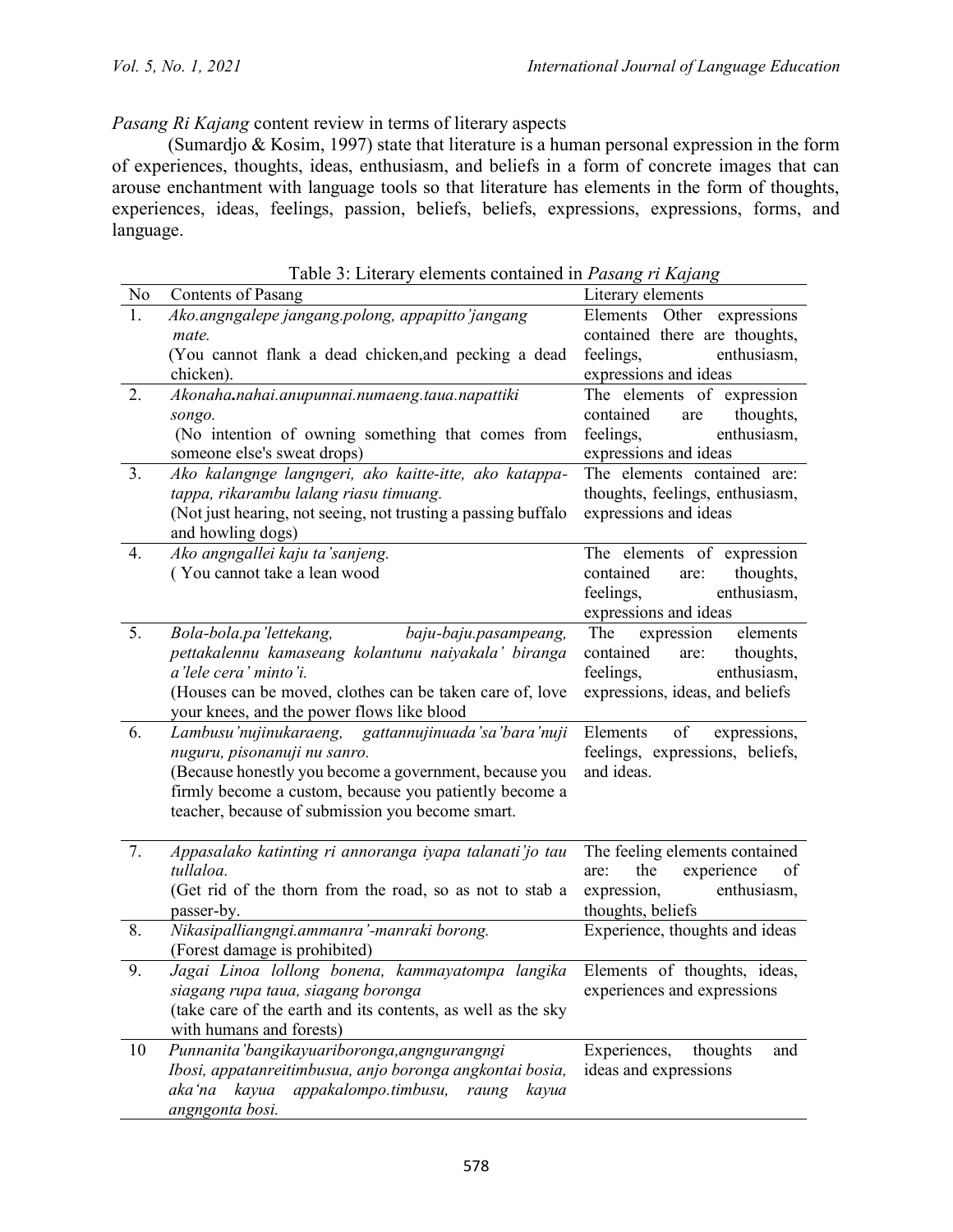|    | (If cutting down wood in the forest reduces rain, removes     |                                                        |
|----|---------------------------------------------------------------|--------------------------------------------------------|
|    | the springs the forest brings rain and the root springs raise |                                                        |
|    | the springs and the leaves of the wood attract rain.          |                                                        |
| 11 | Punna erokko anna'bang sipoko' kayu ri boronga,               | Experiences,<br>thoughts<br>and                        |
|    | a'lamunko rolo ruang poko'anggenna timbo.                     | ideas and expressions                                  |
|    | (If you want to cut down one tree in the forest, you first    |                                                        |
|    | plant two trees until it grows)                               |                                                        |
| 12 | Ako nupa'lo'lori ere ri annunggayya.                          | Other elements of expression                           |
|    | (No running water can go up                                   | contained<br>thoughts,<br>are                          |
|    |                                                               | feelings,<br>enthusiasm,                               |
|    |                                                               | ideas,<br>expressions,<br>and                          |
|    |                                                               | language.                                              |
| 13 | Anjo.boronga.anre.nakkulle.nipanraki,                         | Beliefs, ideas, thoughts and                           |
|    | .punna.nipanrakibboronga, nupanraki'ikalennu.<br>That         | expressions                                            |
|    | means, Do not destroy the Forest, if you do the forest will   |                                                        |
|    | damage you                                                    |                                                        |
| 14 | Ako annatta'uhe, attuha kaloro (Do not cut a rattan and       | Feelings, expressions, beliefs                         |
|    | poison the river                                              | and ideas                                              |
| 15 | Tallang sipahua manyu siparampe, mate siroko bunting          | The elements of expression                             |
|    | sipabasa.                                                     | contained<br>thoughts,<br>are:                         |
|    | (Sinking help each other, held each other back when           | enthusiasm,<br>feelings,                               |
|    | drowning, giving shread when dying, and helping each          | expressions and ideas                                  |
|    | other in the married time).                                   |                                                        |
| 16 | Ako.appadai.tummue parring.                                   | The elements of expression                             |
|    | (It shouldn't be like someone splitting a bamboo)             | contained<br>thoughts,<br>are:                         |
|    |                                                               | enthusiasm,<br>feelings,<br>expressions and ideas, and |
|    |                                                               | language                                               |
| 17 | Ako allingkai batang (Do not step over the trunk)             | The elements of expression                             |
|    |                                                               | contained<br>thoughts,<br>are                          |
|    |                                                               | feelings,<br>enthusiasm,                               |
|    |                                                               | expressions,<br>ideas,<br>and                          |
|    |                                                               | language.                                              |
| 18 | Tallasa tuna.kamase-mase                                      | The phrase elements contained                          |
|    | (Life the live is very simple)                                | thoughts,<br>there;<br>feelings,                       |
|    |                                                               | passion, expressions, ideas, and                       |
|    |                                                               | language                                               |
| 19 | Katuturie'nu, rigentengan tabattuna palarayya.                | beliefs,<br>feelings,<br>Ideas,                        |
|    | (take care of yours, before the famine)                       | expressions and thoughts.                              |
| 20 | lollong<br>Nipanjari.<br>linoa<br>lani<br>inne<br>bonena,     | thoughts,<br>Beliefs,<br>ideas,                        |
|    | pakkegunai.risikonjo.tummantanga.ribahonna                    | expressions, and expressions                           |
|    | linoa, mingka u'rangi toi, ampallarroi linoa<br>rikau         |                                                        |
|    | tala.rie'lana pangngu'rangiang                                |                                                        |
|    | Made this earth and its contents, to be used by all who live  |                                                        |
|    | on the earth, but remember also, if the earth is angry with   |                                                        |
|    | you no one remembers).                                        |                                                        |
| 21 | Turie'A'ra'na<br><b>Sitte</b><br>makianjo<br>punna            | Beliefs, feelings, expressions,                        |
|    | nigaukangi.passuroangna,na nililiang pappisangkana            | passion, beliefs, expressions                          |
|    | (Will meet us, with God if done by His commands and           | and forms                                              |
|    | avoided his ban)                                              |                                                        |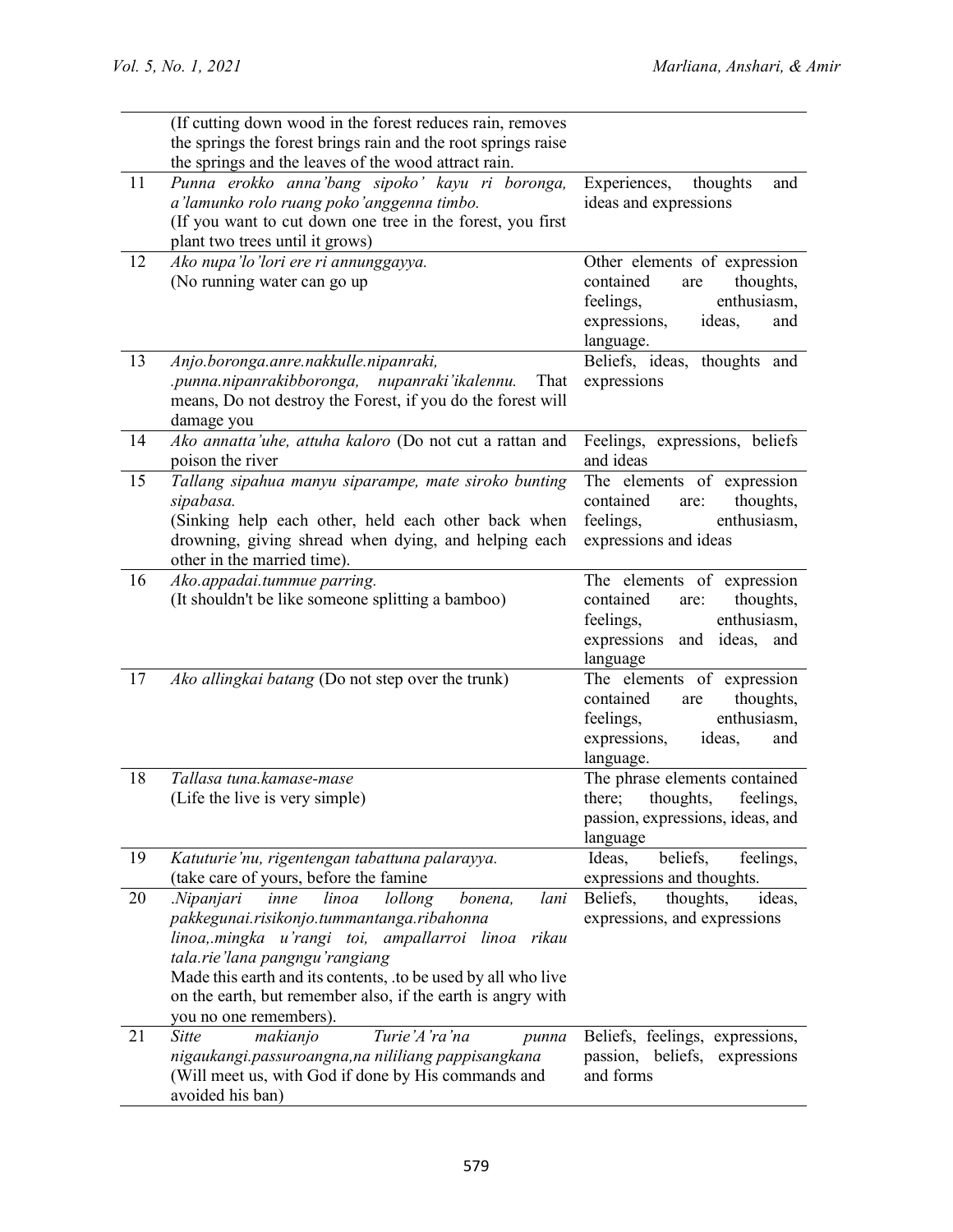| .22             | Anre.nissei.rie'na anre'na Turie' A'ra'na nakipala<br>doang,<br>(not known to exist or not exist, to which we want to ask                                                                                                                         | Beliefs, feelings, expressions,<br>passion, beliefs, expressions<br>and forms                                            |
|-----------------|---------------------------------------------------------------------------------------------------------------------------------------------------------------------------------------------------------------------------------------------------|--------------------------------------------------------------------------------------------------------------------------|
| 23              | for prayer)<br>punna larroi linoa ri kau, tala pattajangi sinampe,                                                                                                                                                                                | Beliefs, feelings, expressions,                                                                                          |
|                 | ammuko, nacallako dewata<br>(if the earth is angry at you, don't wait for a while or<br>tomorrow, the gods will be angry)                                                                                                                         | passion, beliefs, expressions<br>and forms                                                                               |
| 24              | Appiso'na mange ri Turie'A'ra'na<br>nasaba iyamiantu<br>appattantu dalle (surrender to what you want, because He<br>is the one who determines your fortune)                                                                                       | Beliefs, feelings, expressions,<br>passion, beliefs, expressions<br>and forms                                            |
| 25              | Je'ne.talluka, sambayan tangattappu.<br>Prayer does not break ablution is not invalidated                                                                                                                                                         | The elements of expression<br>contained<br>thoughts,<br>are:<br>enthusiasm,<br>feelings,<br>expressions, ideas and forms |
| 26              | Annelinoa pammamari, ahera pammantangang satuli-<br>tuli.<br>(This world is a temporary place, the afterlife is the place<br>to stay for its).                                                                                                    | Beliefs, feelings, expressions,<br>passion, beliefs, expressions<br>and forms                                            |
| 27              | Turie'A'ra'na ammantangi.ri pangnga'rakanna<br>(which wants to be incarnate to the authorities)                                                                                                                                                   | Beliefs, feelings, expressions,<br>passion, beliefs, expressions<br>and forms                                            |
| 28              | Abboyako.Suruga, narie'nuerang<br>riahera,<br>mange<br>napunna.naraka nuhoja,na-raka.to nuerang mange konjo<br>Seek a paradise please, so that you may have some to take<br>to the afterlife, and if you seek hell, you will bring it to<br>hell. | Beliefs, feelings, expressions,<br>passion, beliefs, expressions<br>and forms.                                           |
| 29              | Anre'kutarimai.bateparekku<br>Punna<br>tanaso'ri'i<br>butta<br>dewata<br>(I will not accept my creation if the gods do not approve<br>it)                                                                                                         | Beliefs, feelings, expressions,<br>passion, beliefs, expressions<br>and forms                                            |
| 30              | Nisareta pangngerata, iyareka tanisaretapengngerata<br>iyamintu Turie'A'ra'na appa'tantui<br>(Our request is Granted or not is not the one that<br>determines                                                                                     | Keyakinan, perasaan, ekspresi,<br>semangat,<br>kepercayaan,<br>ungkapan dan bentuk                                       |
| $\overline{31}$ | Sallu riajoka mulu ri adahang (obedience and submission<br>to government)                                                                                                                                                                         | The elements contained are:<br>thoughts, feelings, enthusiasm,<br>expressions and ideas                                  |

Based on table 3 above about *Pasang Ri Kajang*, if observed almost all elements of literary works contained in *Pasang* of Kajang. Literary elements, namely: thoughts, experiences, ideas, feelings, passion, beliefs, beliefs, expressions, expressions, shapes, and languages. Types of Literary Works Among the three types of literature, what best fits the contents of *Pasang Ri Kajang* is the old poetry type literature. The characteristics of old poetry are: (1) old poetry is usually in the form of folklore originating from the mouth and the author's name is unknown, (2) because it is conveyed by word of mouth so this poem takes the form of oral literature, meaning that it is not written, (3) Old poetry is usually bound by the rule of how many stanzas, lines and rhymes are used.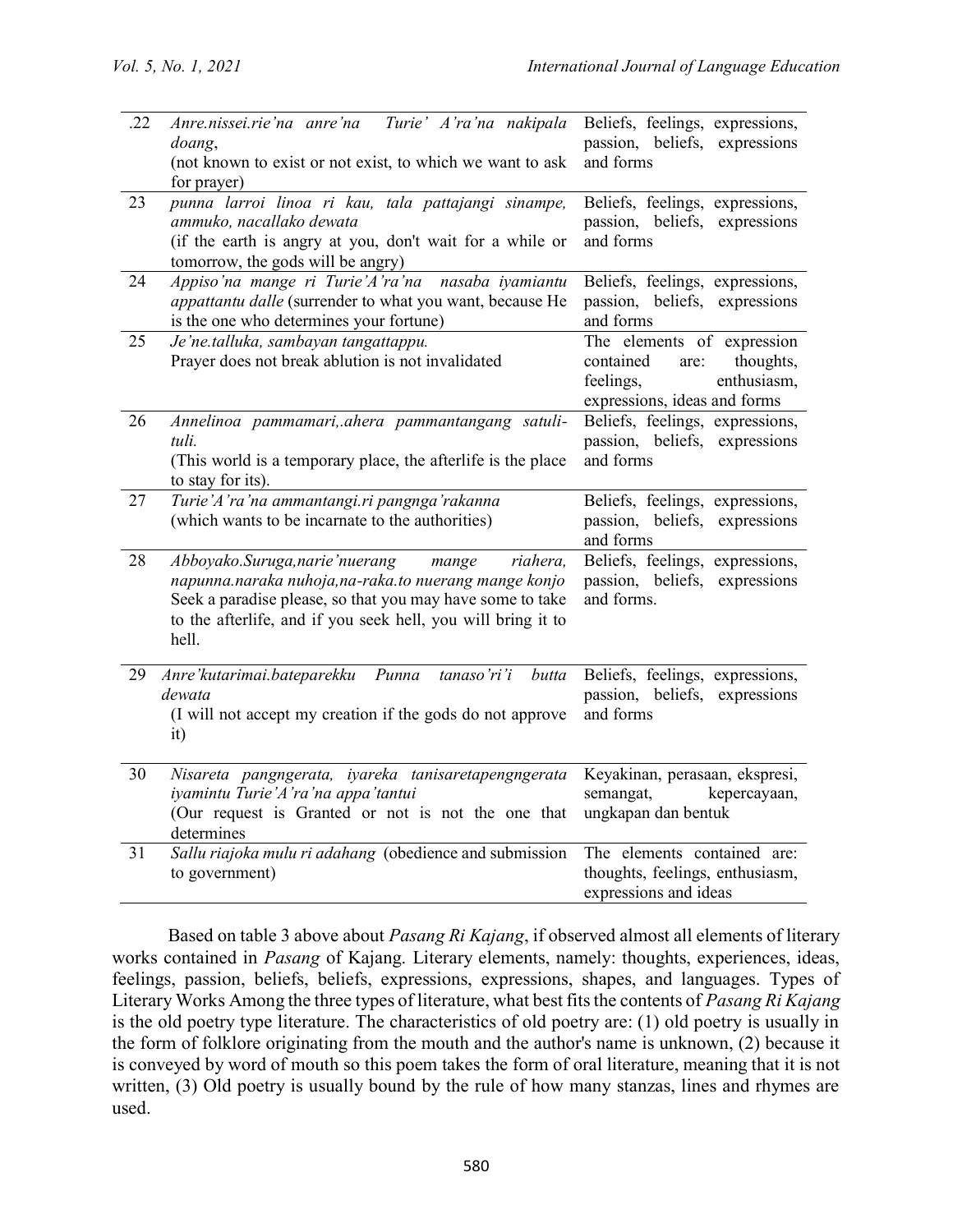The types of old poetry are: (1) Pantun, (2) poetry, (3) mantras, (4) Talibun, (5) seloka, (6) Gurindam, and (7) karmina. When analyzed the contents of the *Pasang Ri Kajang*, the contents contain elements of thoughts, experiences, ideas, feelings, enthusiasm, beliefs, beliefs, expressions, expressions, forms, and language as in table 4.

Table 4: *Pasang Ri Kajang* observed from the types of old poetry.

| No             | Contents of Pasang                                                 | Type of Poem                                               |
|----------------|--------------------------------------------------------------------|------------------------------------------------------------|
| 1.             | Anjo.boronga.anre.nakkulle.nipanraki,                              | Karmina is an old poem in the                              |
|                | punna.nipanrakibboronga,                                           | of lightning<br>form<br>rhymes                             |
|                | nupanraki'ikalennu.                                                | because it is concise                                      |
|                | This means that the forest must not be destroyed, if it is         |                                                            |
|                | destroyed, it will damage you                                      |                                                            |
| 2.             | Ako.angngalepejangang.polong,                                      | Karmina is an old poem in the                              |
|                | Appapitto'jangang mate.                                            | of<br>lightning<br>rhymes<br>form                          |
|                | This means that you cannot flank the chicken and pecking the       | because it is concise                                      |
|                | lead chicken).                                                     |                                                            |
| 3 <sub>1</sub> | Nipanjari inne linoa lollong bonena,                               | Seloka is a poem that contains                             |
|                | lanipakkegunai.risikonjo.tummantanga.ribahonna linoa,.             | parables or sayings that contain                           |
|                | mingka u'rangi toi,                                                | satire,<br>ridicule,<br>and<br>jokes.                      |
|                | ampallarroi linoa rikau                                            | Usually written in 4 lines or more                         |
|                | tala.rie'lana pangngu'rangiang                                     |                                                            |
|                | This means that it is made into the earth and its contents to be   |                                                            |
|                | used by all who live on the earth, but remember also, if the       |                                                            |
|                | earth is angry with you, no one will remember).                    |                                                            |
|                |                                                                    |                                                            |
| 4.             | Nikasipalliangngi.                                                 | Karmina is an old poem in the                              |
|                | ammanra'-manraki borong.                                           | of<br>lightning<br>rhymes<br>form                          |
|                | (Prohibited from damaging the forest)                              | because it is concise                                      |
| 5.             | Ako annatta'uhe.                                                   | Karmina is an old poem in the                              |
|                | attuha kaloro                                                      | form<br>of<br>lightning<br>rhymes                          |
|                | (You cannot cut rattan and poison the river).                      | because it is concise                                      |
| 6              | Jagai Linoa lollong bonena,                                        | Karmina is an old poem in the                              |
|                | kammayatompa langika                                               | form<br>of<br>lightning<br>rhymes                          |
|                | siagang rupa taua, siagang boronga                                 | because it is concise                                      |
|                | (take care of the earth and its contents, as well as the sky with  |                                                            |
|                | humans and forests)                                                |                                                            |
| $\overline{7}$ |                                                                    |                                                            |
|                | Punna nita'bangi kayua riboronga,                                  | The Talibun is a complete poem<br>with 6.8 or 10 rows each |
|                | Angngurangngiki ibosi,                                             |                                                            |
|                | appatanrei timbusua,                                               |                                                            |
|                | anjo boronga angkontai bosia,<br>aka'na kayua appakalompo.timbusu, |                                                            |
|                |                                                                    |                                                            |
|                | Ra ung kayua angngonta bosi.                                       |                                                            |
|                | (If you cut down wood in the forest, reduce rain, remove           |                                                            |
|                | springs, the forest brings rain and springs, roots, wood,          |                                                            |
| 8              | enlarges springs, and leaves of wood attract rain.                 |                                                            |
|                | Punna erokko anna'bang sipoko' kayu ri boronga, a'lamunko          | Karmina is an old poem in the                              |
|                | rolo ruang poko'anggenna timbo.                                    | lightning<br>form<br>of<br>rhymes                          |
|                | (if you want to cut down one tree in the forest, you first plant   | because it is concise                                      |
|                | two trees until it grows)                                          |                                                            |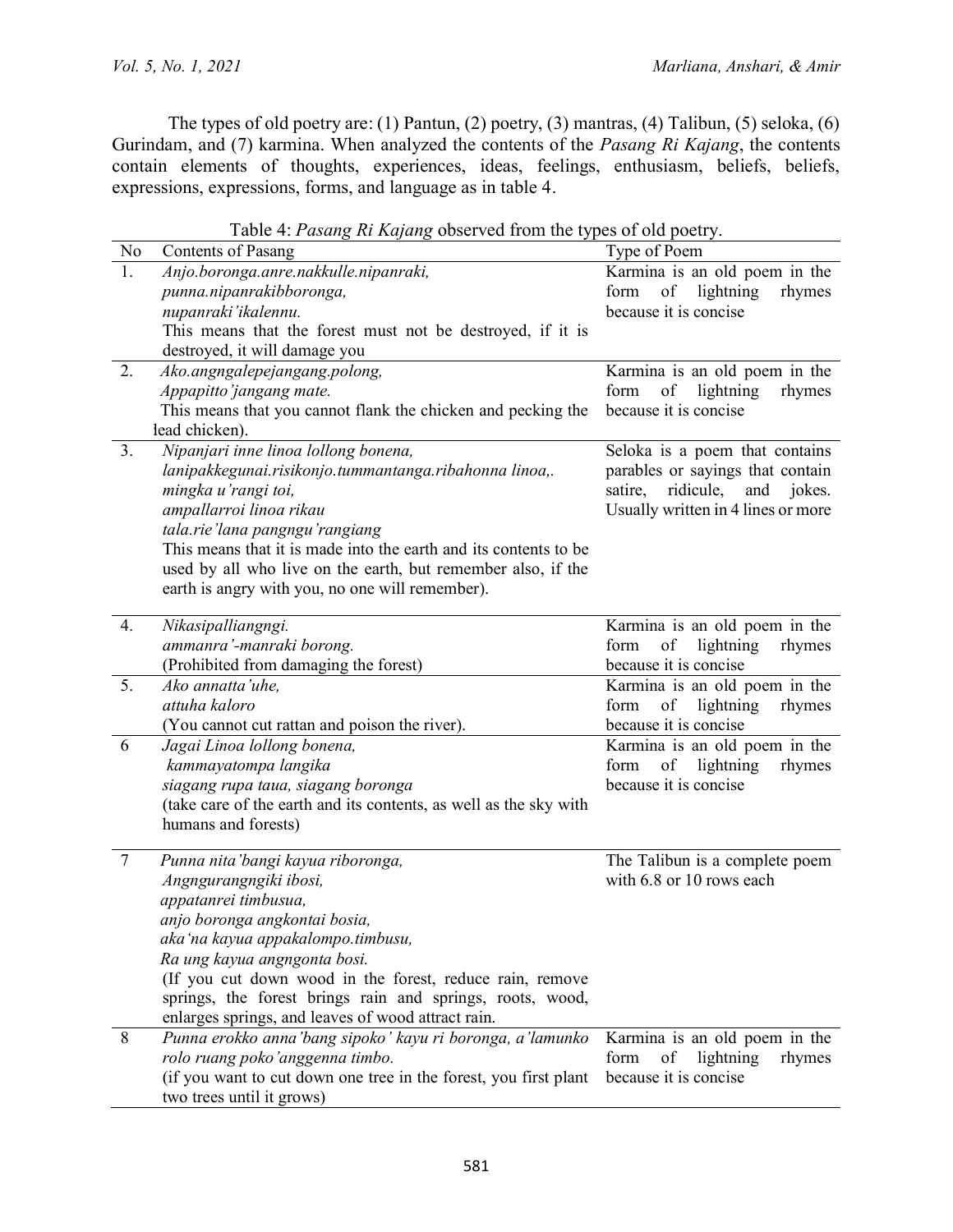| 9  | Tallang sipahua<br>manyu siparampe<br>Ta'kalupa sipainga,<br>mate siroko<br>bunting sipabasa.                                                | Seloka, a poem that contains<br>parables or sayings that contain<br>satire, ridicule, and jokes.<br>Usually written in 4 lines or<br>more. |
|----|----------------------------------------------------------------------------------------------------------------------------------------------|--------------------------------------------------------------------------------------------------------------------------------------------|
|    | Sinking help each other, held each other back when drowning,<br>giving shread when dying, and helping each other in the<br>married<br>time.) |                                                                                                                                            |
| 10 | Ako nupa'lo'lori ere ri annunggayya.                                                                                                         | Karmina is an old poem in the                                                                                                              |
|    | (You cannot drain the water to the top)                                                                                                      | lightning<br>rhymes<br><sub>of</sub><br>form                                                                                               |

because it is concise In table 4 above *Pasang Ri Kajang* is reviewed from the types of old poetry, namely: (1)

pantun, (2) poetry, (3) mantras, (4) Talibun, (5) seloka, (6) gurindam, and (7) karmina. Therefore, it can be concluded that *Pasang Ri Kajang* is a type of poetry dominated by karmina, there are also types of poetry seloka and Talibun.

### **Discussion**

Proverbs are concise statements that contain truth (are, have been, and will be circulating in the community). Meanwhile, according to Norriks (1985), the definition of proverb is a didactic, conversational, traditional genre with broad meaning, has the potential to alternate freely in conversation, and usually contains figurative meaning.

Characteristics of proverbs: (1) words that are in proverbs are definite and irreversible arrangements, (2) proverbs are used to insinuate or can also be used to beautify languages, (3) words in proverbs are usually orderly, pleasant when heard and has meaning, (4) proverbs are usually formed or created based on a cautious view and comparison of the natural surroundings and also to events that occur and apply in society, (5) proverbs were created with one language bond dense and beautiful, so that the proverb will stick in the mouth of the community to hereditary.*Pasang Ri Kajang* contains proverbs such as the structure that must not change, the beauty of the language lies in repetition of words at the beginning of a sentence by using words, reflecting events that occur in a society, proverbs are formed and created with one solid language bond and beautiful so that the proverb will stick in the mouth of the community and hereditary.

If we look at the above proverb's theory, then we try to analyze the contents of *Pasang Ri Kajang* then we will find that the *Pasang* contain types of proverbs. Proverb. Types of proverbs: proverb, thimble or slogan. The saying is a type of proverb that contains advice given by parents. The contents of the *Pasang* contain many advices especially from ancestors and from Ammatoa (Sumardjo & Kosim, 1997) state that literature is a human personal expression in the form of experiences, thoughts, ideas, enthusiasm, and beliefs in a form of concrete images that can arouse enchantment with language tools, so that literature has elements in the form of thoughts, experiences , ideas, feelings, enthusiasm, beliefs, beliefs, expressions, expressions, forms, and languages. Types of Literary Works *Pasang Ri Kajang* in terms of poetry types are old poetry types such as: (1) poetry, (2) poetry, (3) mantra, (4) Talibun, (5) Seloka, (6) Gurindam, and (7) Karmina. Therefore, it can be concluded that *Pasang Ri Kajang* is a type of poem dominated by karmina, there are also types of poetry seloka and Talibun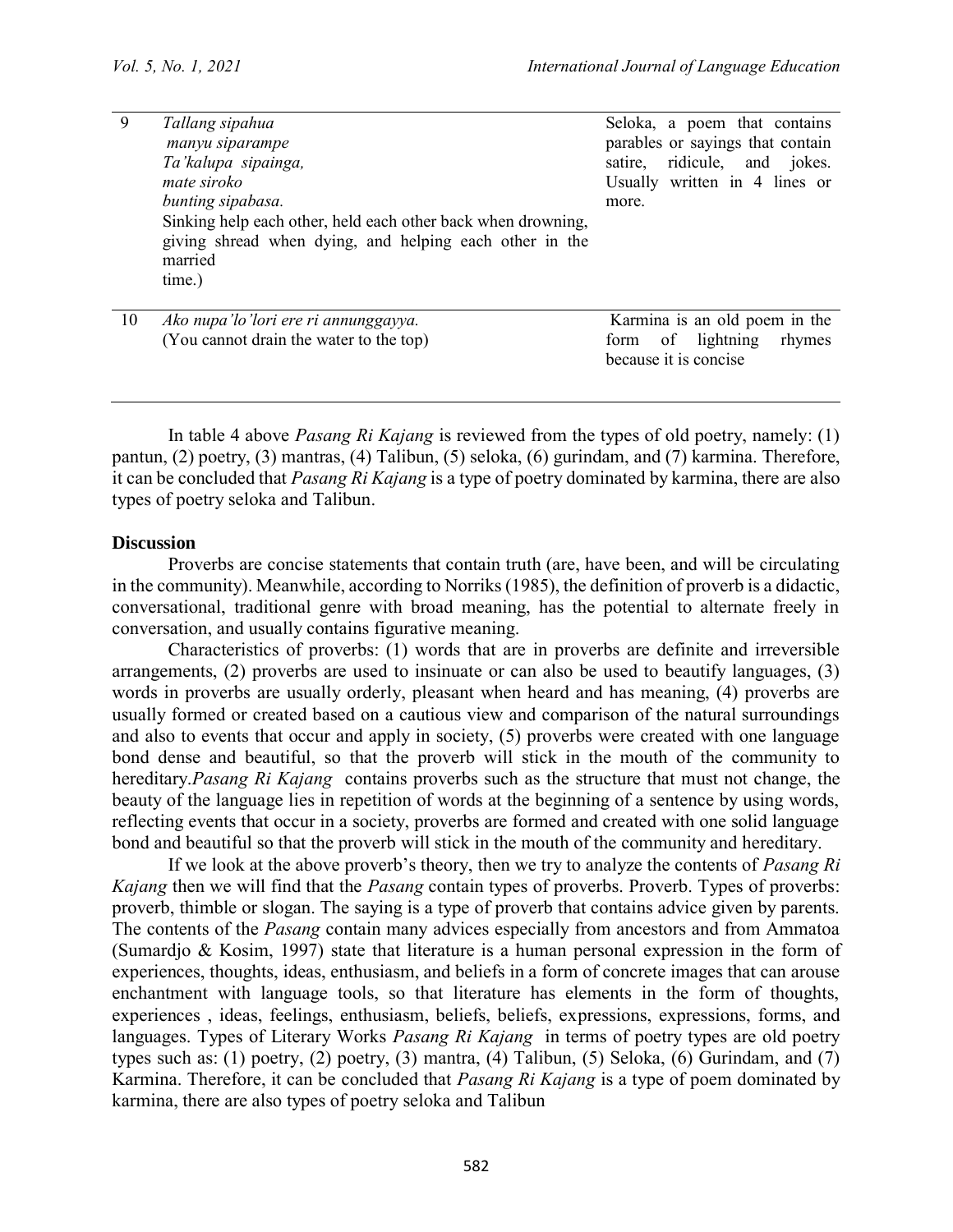Implication for language teaching

It is also shows that the local language expressions has several implication for language education. The first implication is to promote bilingual understanding of speakers (Abduh & Rosmaladewi, 2018), promote cross-cultural understanding for learners (Abduh & Rosmaladewi, 2019) and commitment for bilingual development (Nurhikmah et al., 2020) and opens up multicultural minded persons (Shafa et al., 2020). These local language expressions can be very challenging to learn (Abduh & Dunakhir, 2020), if they do embedded with the local cultures. For these implications, it is important to consider local language expressions to be part of bilingual language programs from elementary schools to secondary education and university levels.

### **Conclusions and suggestions**

That the contents of *Pasang Ri Kajang* are including proverbs. Types of proverbs: proverb, thimble or slogan. The saying is a type of proverb that contains advice given by parents. The contents of *Pasang* contain many suggestions especially from ancestors and from Ammatoa Thimble or Proverbial Proverbs are one type of proverb, which has the meaning of teasing or taunting allusions to the listener or reader. the criterion of proverbial characteristics is the structure that must not change, the beauty of the language lies in the repetition of words at the beginning of the sentence by using words, reflecting events that occur in a society, proverbs are formed and created with a reliable and beautiful language bond so that proverbs it will stick in the mouth of the community and hereditary. Likewise *Pasang Ri Kajang* in the form of innuendo or warning. *Pasang Ri Kajang*, if observed almost all elements of literary works contained in *Pasang Ri Kajang*. Literary elements, namely: thoughts, experiences, ideas, feelings, passion, beliefs, beliefs, expressions, expressions, forms, and language. Therefore, it can be concluded that *Pasang Ri Kajang* is a type of poem dominated by karmina; there are also types of poetry seloka and Talibun.

### Declaration of conflicting interest

The authors state that there is no conflict of interest concerning the publication of this paper.

Funding acknowledgement

The authors received no specific funding for this work.

### **References**

- Abduh, A., & Rosmaladewi, R. (2019). Language Policy, Identity, and Bilingual Education in Indonesia: A Historical Overview. *XLinguae*, *12*(1), 219–227.(volume 12 Issue 1, januari 2019, ISSN : 1337 -8384,e ISSN 2453-b711X219 hal. 219- 227) Retrieved from http://xlinguae.eu/2019\_12\_01\_17.html
- Abduh, A., & Rosmaladewi, R. (2018). Promoting Intercultural Competence in Bilingual Programs in Indonesia. *SAGE Open*, *8*(3), 2158244018788616.
- Abduh, A., & Rosmaladewi, R. (2019). Language Policy, Identity, and Bilingual Education in Indonesia: A Historical Overview. *XLinguae*, *12*(1), 219–227.
- Akib, Y. (2003). *Potret manusia Kajang*. Pustaka Refleksi.
- Akib, Y. (2008). *Ammatoa, komunitas berbaju hitam* (Cet. 2). Pustaka Refleksi.
- Badewi, M. H. (2018). Etika Lingkungan Dalam Pasang ri Kajang Pada Masyarakat Kajang. *Journal Citizensip: Media Publikasi Pendidikan.*, *1*(2), 66–75.